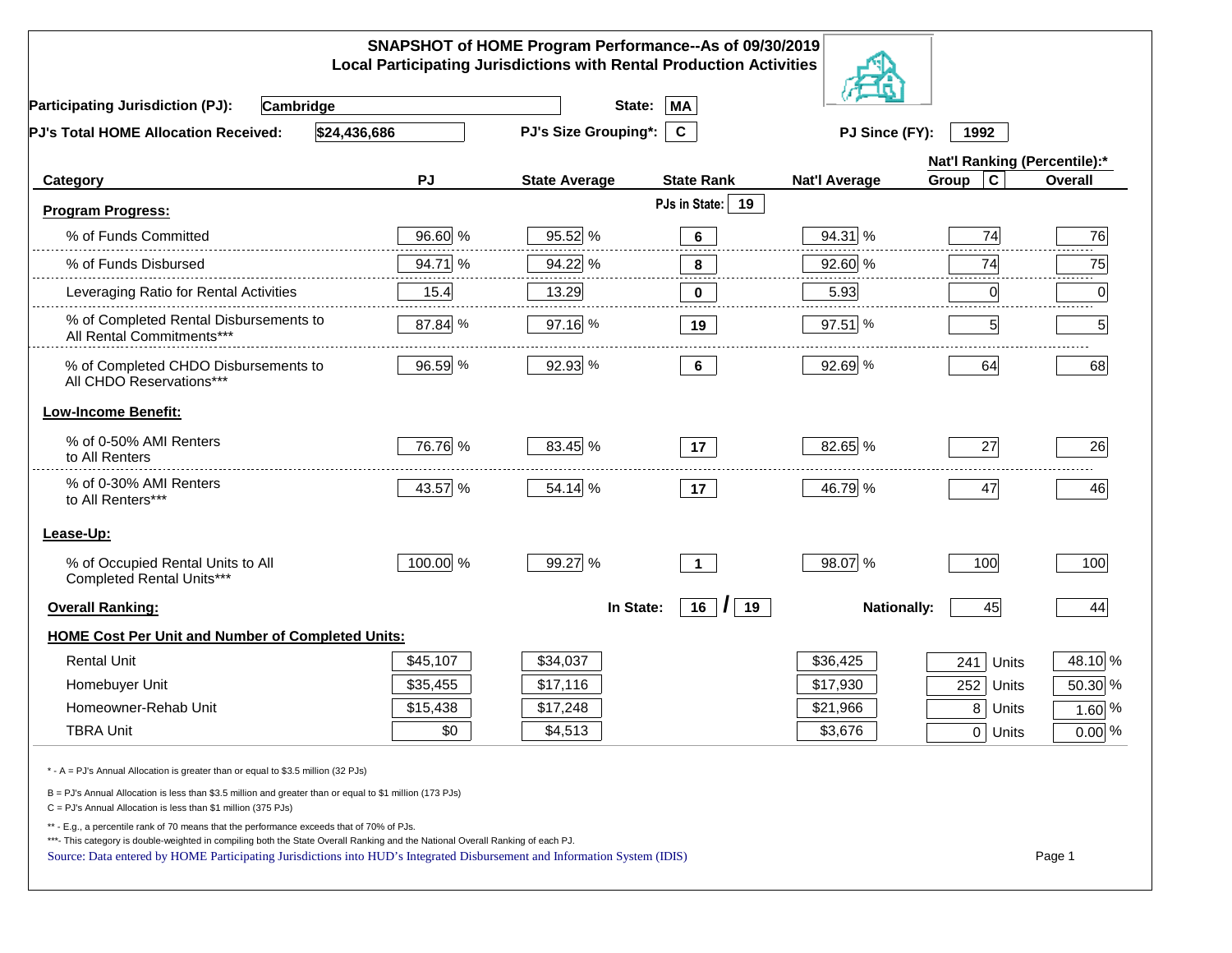|                                                                                                                           |             |               |           |                            |                  |            | <b>Program and Beneficiary Characteristics for Completed Units</b> |                   |                      |                                          |                   |
|---------------------------------------------------------------------------------------------------------------------------|-------------|---------------|-----------|----------------------------|------------------|------------|--------------------------------------------------------------------|-------------------|----------------------|------------------------------------------|-------------------|
| <b>Participating Jurisdiction (PJ): Cambridge</b>                                                                         |             |               |           |                            | MA               |            |                                                                    |                   |                      |                                          |                   |
| <b>Total Development Costs:</b>                                                                                           |             | <b>Rental</b> |           | Homebuyer                  | <b>Homeowner</b> |            | <b>CHDO Operating Expenses:</b>                                    |                   | PJ:                  |                                          | $0.8$ %           |
| (average reported cost per unit in<br>PJ:<br><b>HOME-assisted projects)</b>                                               |             |               | \$252,327 | \$200,889                  |                  | \$26,988   |                                                                    | (% of allocation) | <b>National Avg:</b> |                                          | $1.1 \frac{9}{6}$ |
| State:*                                                                                                                   |             |               | \$229,628 | \$118,401                  |                  | \$24,851   |                                                                    |                   |                      |                                          |                   |
|                                                                                                                           | National:** |               | \$135,225 | \$88,236                   |                  | \$26,222   |                                                                    |                   |                      |                                          |                   |
|                                                                                                                           |             |               |           | Rental Homebuyer Homeowner | <b>TBRA</b>      |            |                                                                    |                   |                      | <b>Rental Homebuyer Homeowner</b>        | <b>TBRA</b>       |
| <b>RACE:</b>                                                                                                              |             | %             | %         | %                          | $\%$             |            | <b>HOUSEHOLD TYPE:</b>                                             | %                 | $\%$                 | ℅                                        | $\frac{9}{6}$     |
| White:                                                                                                                    |             | 35.7          | 31.0      | 50.0                       | 0.0              |            | Single/Non-Elderly:                                                | 29.0              | 20.6                 | 25.0                                     | 0.0               |
| <b>Black/African American:</b>                                                                                            |             | 37.8          | 34.1      | 50.0                       | 0.0              | Elderly:   |                                                                    | 9.5               | 1.6                  | 37.5                                     | 0.0               |
| Asian:                                                                                                                    |             | 7.5           | 12.3      | 0.0                        | 0.0              |            | <b>Related/Single Parent:</b>                                      | 37.8              | 29.0                 | 37.5                                     | 0.0               |
| American Indian/Alaska Native:                                                                                            |             | 0.0           | 0.0       | 0.0                        | 0.0              |            | <b>Related/Two Parent:</b>                                         | 17.0              | 44.8                 | 0.0                                      | 0.0               |
| Native Hawaiian/Pacific Islander:                                                                                         |             | 0.0           | 0.0       | 0.0                        | 0.0              | Other:     |                                                                    | 6.2               | 4.0                  | 0.0                                      | 0.0               |
| American Indian/Alaska Native and White:                                                                                  |             | 0.4           | 0.0       | 0.0                        | 0.0              |            |                                                                    |                   |                      |                                          |                   |
| Asian and White:                                                                                                          |             | 0.0           | 0.0       | 0.0                        | 0.0              |            |                                                                    |                   |                      |                                          |                   |
| <b>Black/African American and White:</b>                                                                                  |             | 0.4           | 0.4       | 0.0                        | 0.0              |            |                                                                    |                   |                      |                                          |                   |
| American Indian/Alaska Native and Black:                                                                                  |             | 0.4           | 0.0       | 0.0                        | 0.0              |            |                                                                    |                   |                      |                                          |                   |
| <b>Other Multi Racial:</b>                                                                                                |             | 1.7           | 6.0       | 0.0                        | 0.0              |            |                                                                    |                   |                      |                                          |                   |
| Asian/Pacific Islander:                                                                                                   |             | 0.4           | 3.6       | 0.0                        | 0.0              |            |                                                                    |                   |                      |                                          |                   |
| <b>ETHNICITY:</b>                                                                                                         |             |               |           |                            |                  |            |                                                                    |                   |                      |                                          |                   |
| Hispanic                                                                                                                  |             | 15.8          | 12.7      | 0.0                        | 0.0              |            |                                                                    |                   |                      |                                          |                   |
| <b>HOUSEHOLD SIZE:</b>                                                                                                    |             |               |           |                            |                  |            | <b>SUPPLEMENTAL RENTAL ASSISTANCE:</b>                             |                   |                      |                                          |                   |
| 1 Person:                                                                                                                 |             | 30.3          | 19.0      | 25.0                       | 0.0              | Section 8: |                                                                    | 63.9              | 4.8                  |                                          |                   |
| 2 Persons:                                                                                                                |             | 29.9          | 15.1      | 50.0                       | 0.0              |            | <b>HOME TBRA:</b>                                                  | 0.4               |                      |                                          |                   |
| 3 Persons:                                                                                                                |             | 23.2          | 24.6      | 12.5                       | 0.0              | Other:     |                                                                    | 8.3               |                      |                                          |                   |
| 4 Persons:                                                                                                                |             | 12.4          | 25.8      | 12.5                       | 0.0              |            | No Assistance:                                                     | 27.4              |                      |                                          |                   |
| 5 Persons:                                                                                                                |             | 3.7           | 11.9      | 0.0                        | 0.0              |            |                                                                    |                   |                      |                                          |                   |
| 6 Persons:                                                                                                                |             | 0.4           | 2.0       | 0.0                        | 0.0              |            |                                                                    |                   |                      |                                          |                   |
| 7 Persons:                                                                                                                |             | 0.0           | 1.2       | 0.0                        | 0.0              |            |                                                                    |                   |                      |                                          |                   |
| 8 or more Persons:                                                                                                        |             | 0.0           | 0.4       | 0.0                        | 0.0              |            | # of Section 504 Compliant Units:                                  |                   | 236                  |                                          |                   |
| * The State average includes all local and the State PJs within that state                                                |             |               |           |                            |                  |            |                                                                    |                   |                      |                                          |                   |
| ** The National average includes all local and State PJs, and Insular Areas                                               |             |               |           |                            |                  |            |                                                                    |                   |                      |                                          |                   |
| # Section 8 vouchers can be used for First-Time Homebuyer Downpayment Assistance.                                         |             |               |           |                            |                  |            |                                                                    |                   |                      |                                          |                   |
| Source: Data entered by HOME Participating Iurisdictions into HUD's Integrated Disbursement and Information System (IDIS) |             |               |           |                            |                  |            |                                                                    |                   |                      | <b>HOME Program Performance SNAPSHOT</b> |                   |

Source: Data entered by HOME Participating Jurisdictions into HUD's Integrated Disbursement and Information System (IDIS) Page 2